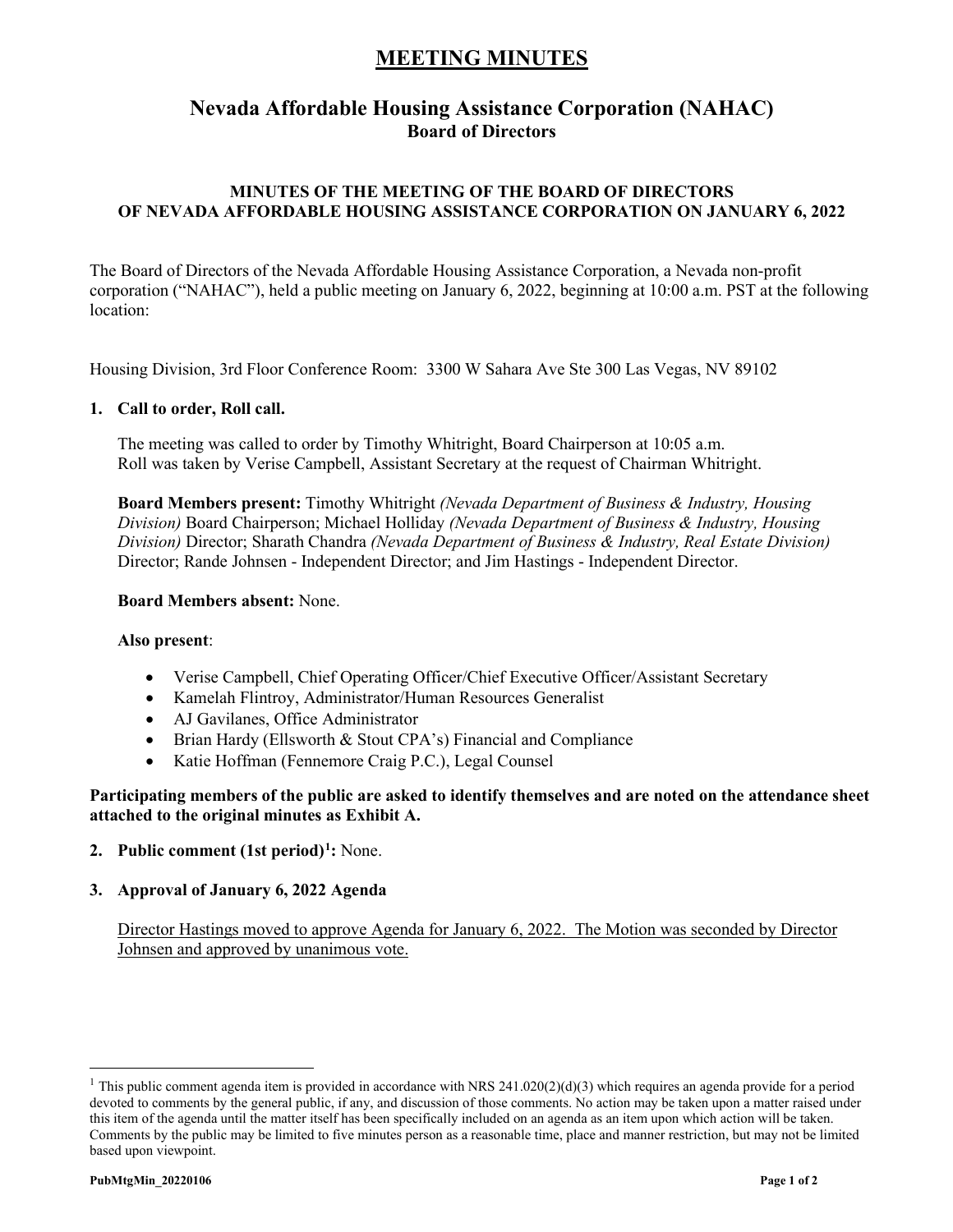### **MEETING MINUTES**

### Nevada Affordable Housing Assistance Corporation (NAHAC) **Board of Directors**

## 4. Items for Board Information, Discussion and Possible Action:

a. Authorization for President/Chairperson to engage Holley Driggs Law Firm in an amount not to exceed \$15,000.

Director Hastings moved to authorize the President/Chairperson to engage Holley Driggs Law Firm in an amount not to exceed \$15,000. The Motion was seconded by Director Johnsen and approved by unanimous vote.

# 5. General Board Comments, Questions, and Items for Future Board Meetings:

Ms. Verise Campbell advised U.S. Treasury requested additional programming in reference to homeowners that may be current on their mortgage but are delinquent on taxes, insurance, and/or Home Owners Association (HOA) fees. NAHAC is considering how to best service homeowners who may need this type of assistance.

Ms. Campbell introduced Ms. Kamelah Flintroy (NAHAC's new Administrator/Human Resources Generalist).

Ms. Kamelah Flintroy addressed the board and stated it is nice to meet everyone and she looks forward to working with the team.

Ms. Campbell added Mrs. A.J. Gavilanes may stay on staff.

- 6. 2nd period of Public Comment and Discussion<sup>2</sup>: None.
- 7. Adjournment.

Director Hastings moved to adjourn the meeting. The Motion was seconded by Director Johnsen.

The meeting adjourned at 10:12 a.m.

Board approval confirmation:

Verise V. Campbell **NAHAC Corporate Assistant Secretary** 

 $2$  This public comment agenda item is provided in accordance with NRS 241.020(2)(d)(3) which requires an agenda provide for a period devoted to comments by the general public, if any, and discussion of those comments. No action may be taken upon a matter raised under this item of the agenda until the matter itself has been specifically included on an agenda as an item upon which action will be taken. Comments by the public may be limited to five minutes person as a reasonable time, place and manner restriction, but may not be limited based upon viewpoint.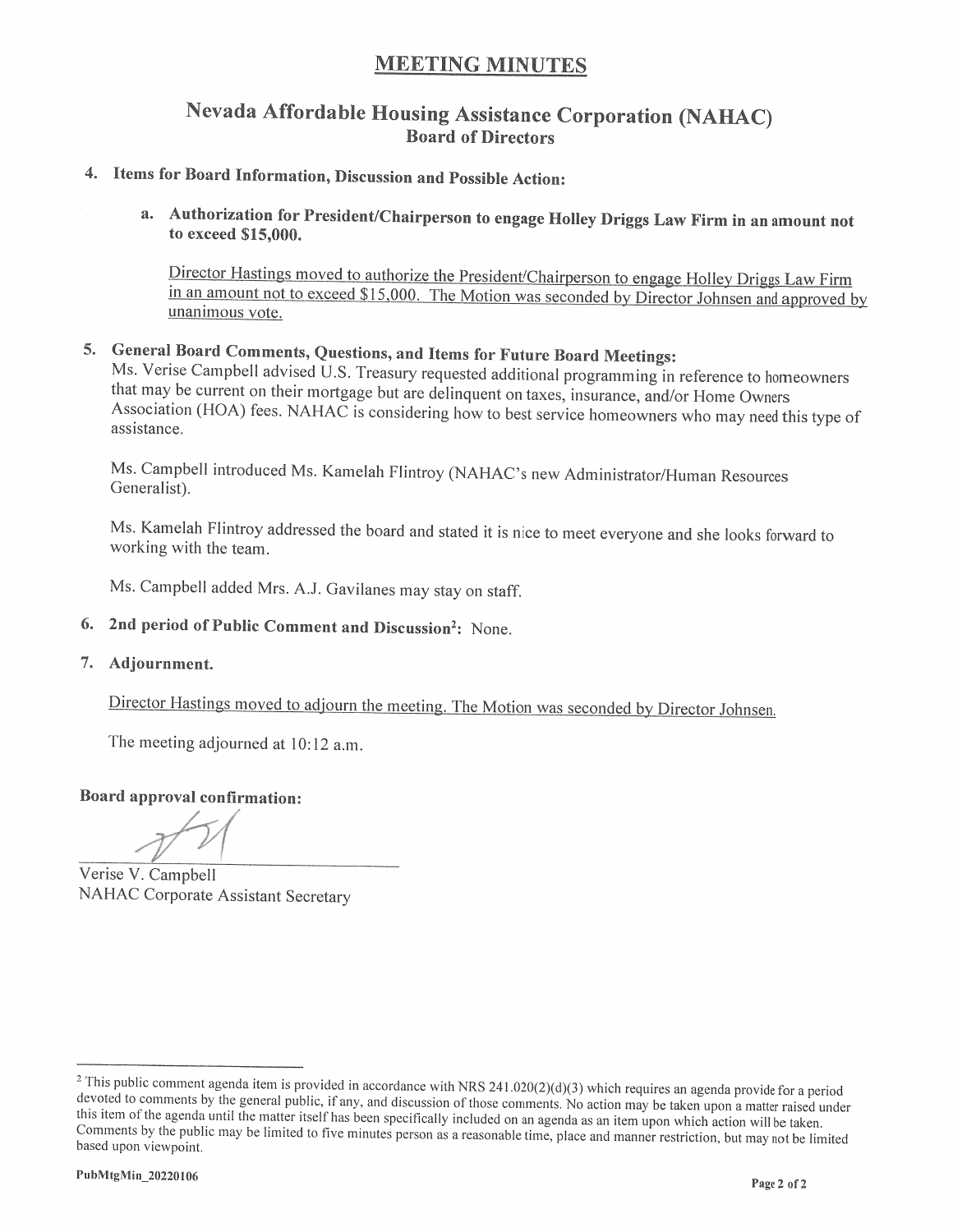## **MEETING MINUTES**

### **Nevada Affordable Housing Assistance Corporation (NAHAC) Board of Directors**

#### **4. Items for Board Information, Discussion and Possible Action:**

**a. Authorization for President/Chairperson to engage Holley Driggs Law Firm in an amount not to exceed \$15,000.**

Director Hastings moved to authorize the President/Chairperson to engage Holley Driggs Law Firm in an amount not to exceed \$15,000. The Motion was seconded by Director Johnsen and approved by unanimous vote.

#### **5. General Board Comments, Questions, and Items for Future Board Meetings:**

Ms. Verise Campbell advised U.S. Treasury requested additional programming in reference to homeowners that may be current on their mortgage but are delinquent on taxes, insurance, and/or Home Owners Association (HOA) fees. NAHAC is considering how to best service homeowners who may need this type of assistance.

Ms. Campbell introduced Ms. Kamelah Flintroy (NAHAC's new Administrator/Human Resources Generalist).

Ms. Kamelah Flintroy addressed the board and stated it is nice to meet everyone and she looks forward to working with the team.

Ms. Campbell added Mrs. A.J. Gavilanes may stay on staff.

- **6. 2nd period of Public Comment and Discussion[2](#page-2-0) :** None.
- **7. Adjournment.**

Director Hastings moved to adjourn the meeting. The Motion was seconded by Director Johnsen.

The meeting adjourned at 10:12 a.m.

\_\_\_\_\_\_\_\_\_\_\_\_\_\_\_\_\_\_\_\_\_\_\_\_\_\_\_\_\_\_\_\_\_\_\_\_\_

#### **Board approval confirmation:**

Verise V. Campbell NAHAC Corporate Assistant Secretary

<span id="page-2-0"></span><sup>&</sup>lt;sup>2</sup> This public comment agenda item is provided in accordance with NRS 241.020(2)(d)(3) which requires an agenda provide for a period devoted to comments by the general public, if any, and discussion of those comments. No action may be taken upon a matter raised under this item of the agenda until the matter itself has been specifically included on an agenda as an item upon which action will be taken. Comments by the public may be limited to five minutes person as a reasonable time, place and manner restriction, but may not be limited based upon viewpoint.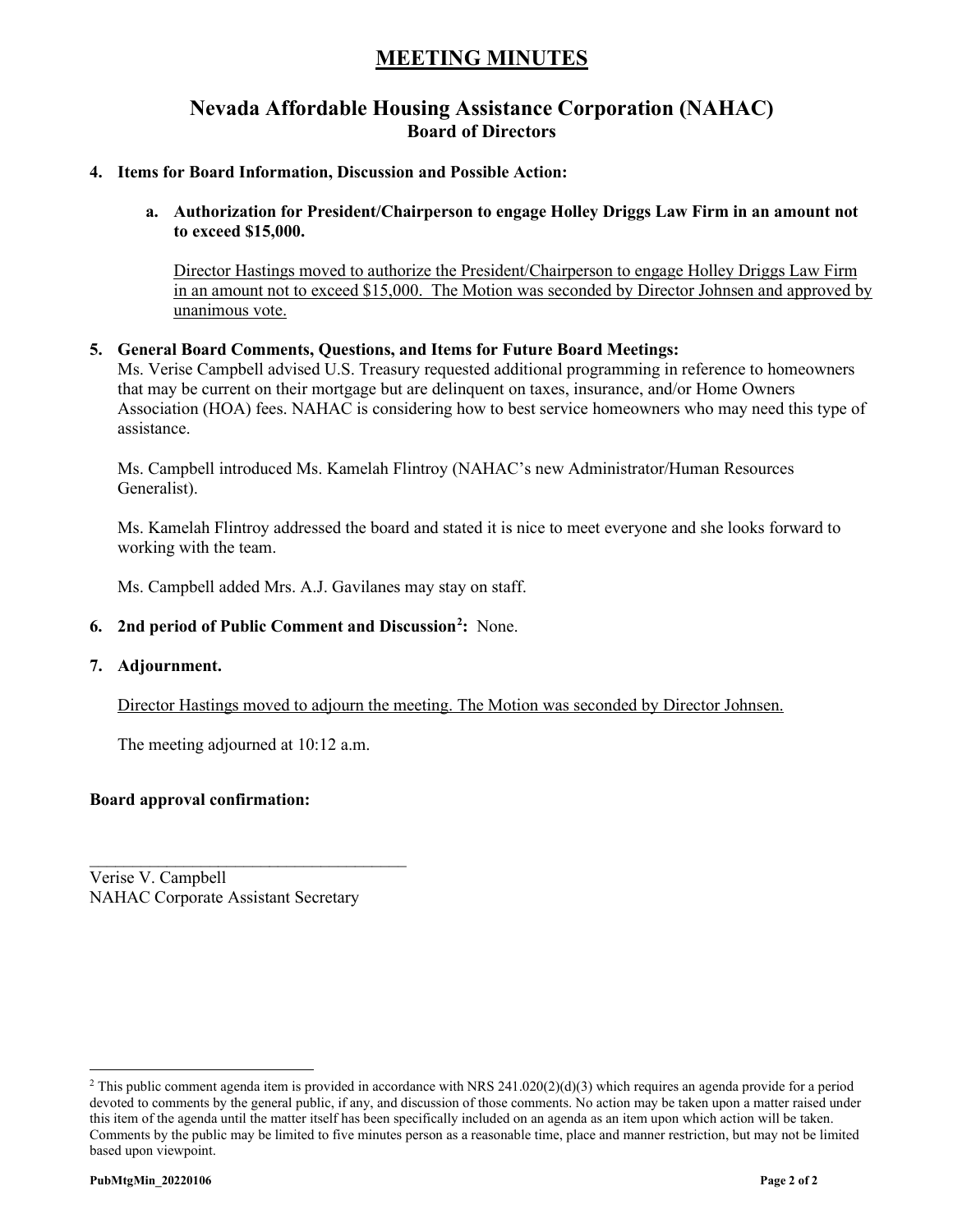## **EXHIBIT A**

### **Nevada Affordable Housing Assistance Corporation (NAHAC) Board of Directors**

### **ATTENDANCE SHEET JANUARY 6, 2022**

**(Attached)**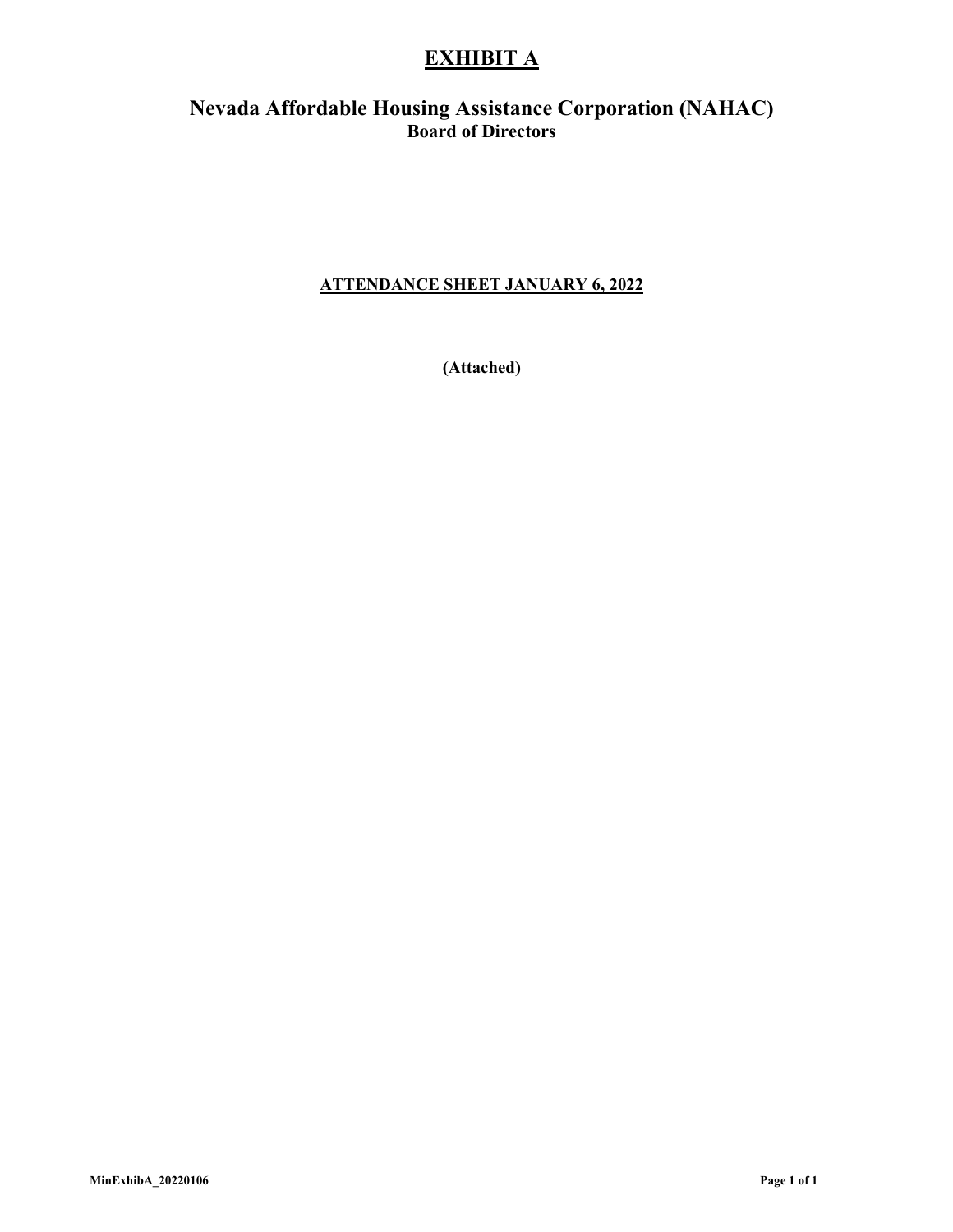# **PUBLIC MEETING ATTENDANCE RECORD & SIGN-IN**

**Nevada Affordable Housing Assistance Corporation (NAHAC)**

**Board of Directors**

**Date & Time of Meeting: January 6, 2022 10:00 AM**

| <b>NAHAC Directors, Officers, Employees and Contractors</b> |                                                           |                                                                              |                              |                             |                                      |  |  |
|-------------------------------------------------------------|-----------------------------------------------------------|------------------------------------------------------------------------------|------------------------------|-----------------------------|--------------------------------------|--|--|
| <b>Attendee Name</b>                                        | Organization(s)<br>$(N/A \text{ if none})$                | Title(s)<br>$(N/A \text{ if none})$                                          | <b>Attended</b><br>via Phone | Not In<br><b>Attendance</b> | <b>Signature</b><br>(In-Person Only) |  |  |
| Timothy Whitright                                           | Nevada Housing Division /<br>NAHAC Board of Directors     | Deputy Administrator / NHD Director &<br>President, Chairperson              | $\boxtimes$                  | $\mathbf{L}$                |                                      |  |  |
| Michael Holliday                                            | Nevada Housing Division /<br>NAHAC Board of Directors     | CFO / NHD Director & Treasurer                                               | $\boxtimes$                  |                             |                                      |  |  |
| Sharath Chandra                                             | Nevada Real Estate Division /<br>NAHAC Board of Directors | Administrator / Nevada Bus. & Industry<br>Director                           | $\boxtimes$                  | $\Box$                      |                                      |  |  |
| Rande Johnsen                                               | NAHAC Board of Directors                                  | Independent Director,<br>Vice President & Vice Chairperson                   | $\boxtimes$                  |                             |                                      |  |  |
| Jim Hastings                                                | NAHAC Board of Directors                                  | <b>Independent Director</b>                                                  | $\boxtimes$                  |                             |                                      |  |  |
| Verise V. Campbell                                          | <b>NAHAC</b>                                              | Chief Executive Officer,<br>Chief Operating Officer<br>& Assistant Secretary | $\boxtimes$                  |                             |                                      |  |  |
| Kamelah Flintroy                                            | <b>NAHAC</b>                                              | Administrator &<br>Human Resources Generalist                                | $\boxtimes$                  |                             |                                      |  |  |
| A.J. Gavilanes                                              | <b>NAHAC</b>                                              | Office Administrator                                                         | $\boxtimes$                  |                             |                                      |  |  |
| <b>Brian Hardy</b>                                          | Ellsworth & Stout CPA's                                   | NAHAC Financial/Compliance                                                   | $\boxtimes$                  |                             |                                      |  |  |
| Katie Hoffman                                               | Fennemore Craig P.C                                       | NAHAC Legal Counsel                                                          | $\boxtimes$                  | $\Box$                      |                                      |  |  |
| Shannon Pierce                                              | Fennemore Craig P.C                                       | NAHAC Legal Counsel                                                          | $\sim$                       | ⊠                           |                                      |  |  |
|                                                             |                                                           |                                                                              |                              |                             |                                      |  |  |
|                                                             |                                                           |                                                                              | $\mathsf{L}$                 | l I                         |                                      |  |  |
|                                                             |                                                           |                                                                              | L.                           |                             |                                      |  |  |